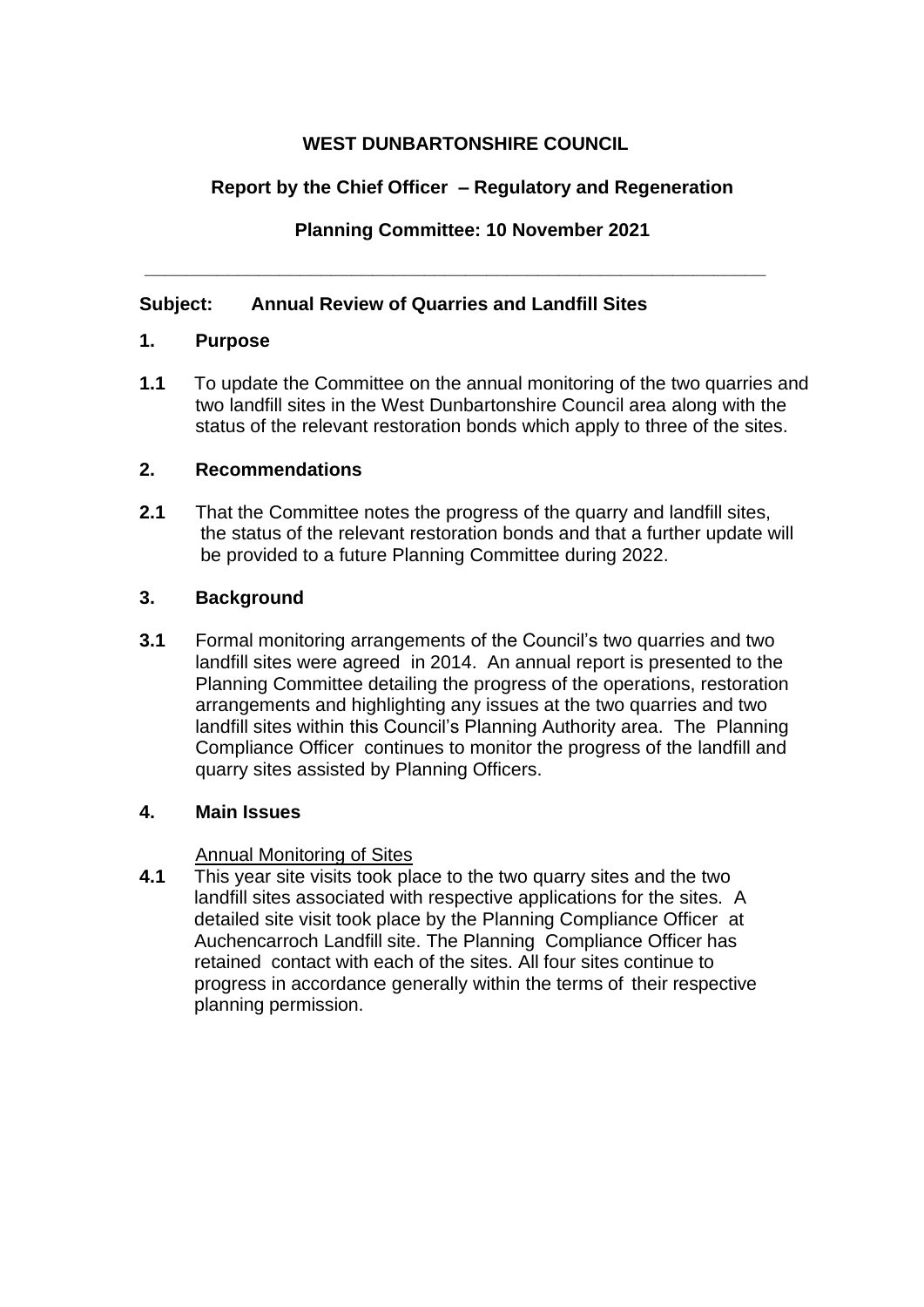### Auchencarroch

- **4.2** The landfill site has seen significant investment over the last 12 months with upgrades to the processing line costs which have improved efficiency of the operations at the site. This has included the road into the site which has been resurfaced which has accelerated the turnaround times for vehicles. Permission was granted for the extraction of the clay including progressive restoration ( DC19/033) in July 2019. The clay extraction would be used for the landfill cell engineering process on the adjacent landfill site and has been implemented on site.
- **4.3** Currently work is ongoing on waste disposal operations in Cell E4 by way of infilling. Previously the landfill operator had undertaken initial restoration of completed Cell E3 by way of capping. The final restoration of cell E3 has not been completed however continuous assessment of the cell is ongoing and planting/re-seeding in line with the restoration agreement will be progressed during 2021/2022.
- **4.4** A new operational cell, E5 has been constructed, the initial "fluff layer" placement has commenced. The fluff layer is utilised as the sub structure for a vehicle pathway into the cell allowing for vehicles to tip directly into the cell. Full waste tipping is expected later in 2021. During the later period of 2021 the capping of cell E4 will commence in accordance with the planning conditions and in accordance with restoration scheme.
- **4.5** Settlement of cell E2 has stopped and it is expected waste placement within cell E5 will "come up and over" the settled flank of E2 thus providing the required land form profile that is needed for "capping". Discussions have taken place between the operator and planning officers regarding changes to the restoration proposals and this will be achieved through the current application to extend the time of the approved landfilling operation which is currently under consideration.
- **4.6** The recycling centre waste streams have remained static albeit there was an interruption to green waste and organic services due to Covid restrictions as Councils ceased the uplift of green waste. However, the amount of waste being deposited as landfill remains significantly below the approved maximum allowance. The Scottish Government have several ambitious targets for reducing waste and increasing recycling. By 2025 the aim is to reduce total waste arising in Scotland by 15 % against 2011 levels, reduce food waste by 33 % against the 2013 levels recycle 70 % of remaining waste, send no more than 5 % of remaining waste to landfill. The foregoing targets will have an impact on Auchencarroch however the operator has indicated that changes have been made to reflect the reduction of landfill in the cells. The extant planning permission permits the disposal of waste until 31 December 2022 with restoration to be completed by 31 December 2024. This has resulted in the application (DC 20/253) to extend the time of the approved landfilling operation and restoration by an additional 15 years.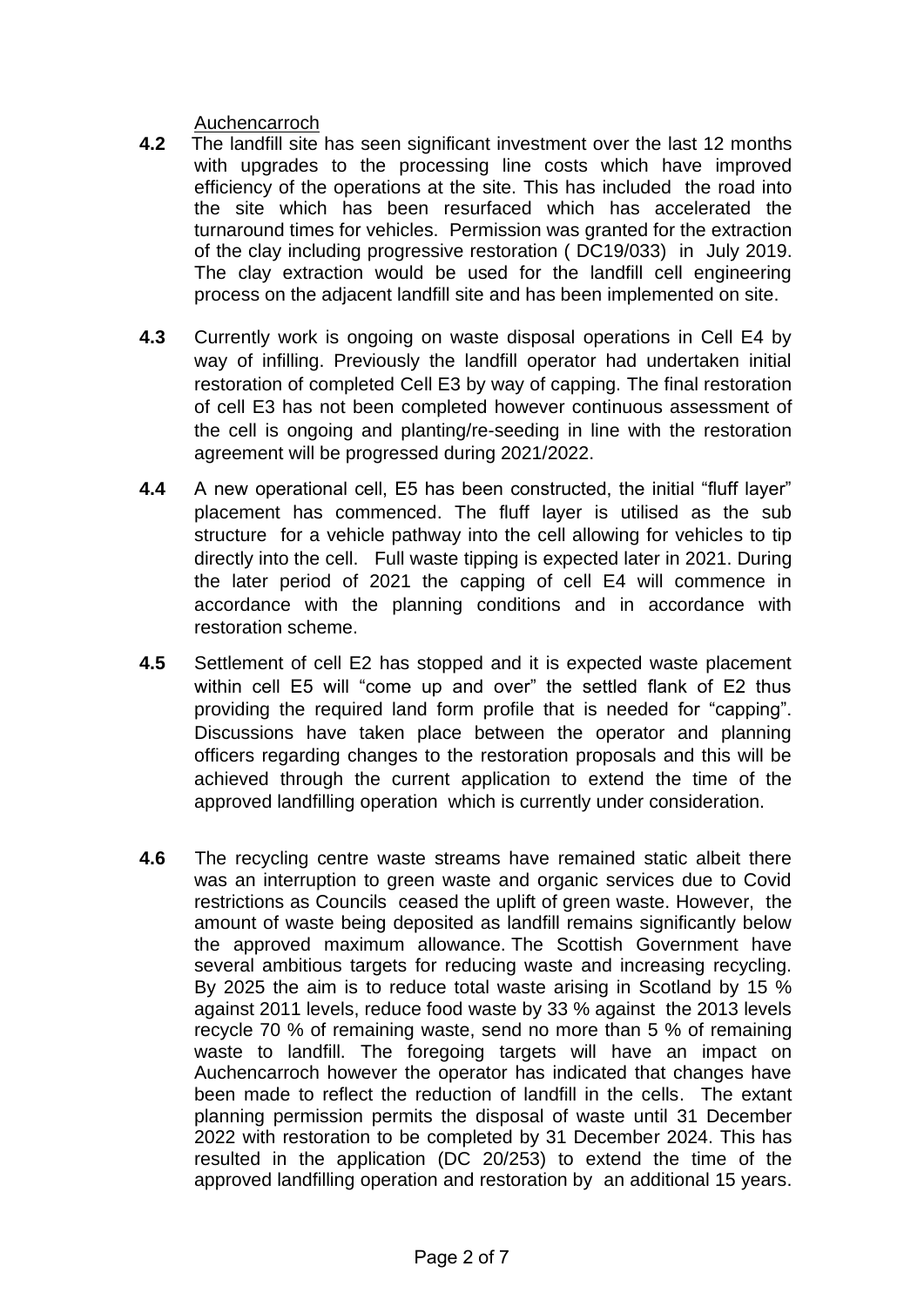This application is under consideration and will come to a future meeting of the Planning Committee.

- **4.7** Over the past 12 month period, seven odour related complaints have been made directly to SEPA in respect of the Landfill or recycling centre. None of the complaints received were substantiated by SEPA and the current SEPA Compliance Assessment Score for the operator is "Excellent" status. There have been no direct complaints made to the Planning or Environmental Health Services in respect of this site.
- **4.8** A bond at the original level of £120, 000 remains in place and has been renewed until 31st December 2022- the end of the current planning permission. The existing bond requirements will require to be reviewed in terms of the current application to extend the time of the approved landfilling operation and restorations. Initial discussions have taken place with the operator and the bond is likely to require to be increased substantially to meet the requirements of restoration. In addition to the Council's bond the site is regulated by SEPA and it demonstrates financial provision by means of a parent company guarantee which states the aggregate liability or financial provision limit. The current financial provision for Auchencarroch remains at the same level as previously set of over 1 million pounds. There is an ongoing dispute about Scottish Landfill Tax between Barr Environmental Limited and Revenue Scotland. The Scottish First-tier Tax Tribunal recently found in favour of Revenue Scotland. The Council has been advised that Barr are appealing the decision. The sums involved are huge. If Revenue Scotland are ultimately successful, it appears that there will be a severe impact on the viability of Barr.
- **4.9** Dumbuckhill Quarry

There are seven benches in total at the Quarry. All excavation works have been completed on the 147m and 135m benches and the faces have been left at a safe angle of repose as required by the agreed details. Work has commenced at the northern end and quarrying continues on the 123m bench. The works to bench 123 will continue for around 6-8 months. Since the Covid-19 restrictions were eased aggregate output has returned to pre-existing levels. To date the quarry has extracted approximately 30% of its agreed extraction, leaving approximately 3.8 million tons of reserves.

4.10 In June of 2021 the Review of Minerals Permission (DC19/163) and application (DC19/162) to extend the life of quarrying operations, it was agreed to approve both applications subject to the satisfactory conclusion of a legal agreement in terms of the restoration bond. Presently an independent review is being carried out of the Restoration bond and once concluded the decisions on both applications can be issued. As the bond and legal agreement have yet to be finalised the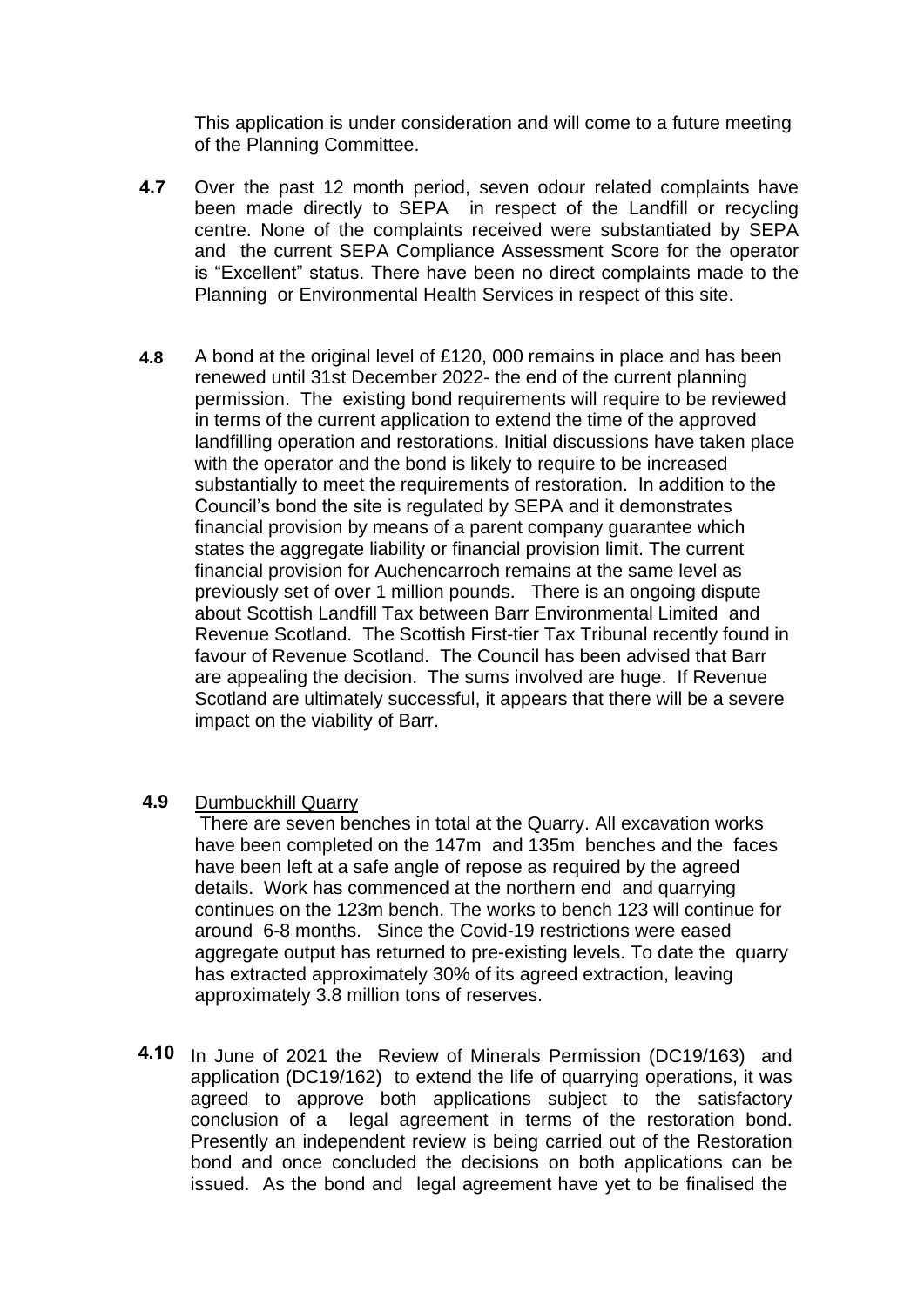quarry continues to operate as per the existing planning conditions. The existing restoration bond of £200,000 agreed in 2014 remains in place (until  $4<sup>th</sup>$  April 2024).

**4.11** There have been a total of 23 complaints made regarding blasting at the quarry since the last report. Environmental Health Service indicated that all blast measurements are well below the nationally agreed levels of 6mm/s. There are no outstanding improvement notices by Health and Safety Executive, SEPA or any other regulatory bodies for this site.

## Rigangower Landfill

- **4.12** The recycling plant has remained fully operational over the last 12 months with a steady production around 15% less than an average year pre- COVID. The stockpiles of materials are maintained below the 9 metres in height as per the planning condition. The recycling and reprocessing of incoming and previously landfilled materials continues.
- **4.13** The bund surrounding the operational area remains in good condition with continuing growth on the trees providing good screening. All areas in the site, including areas within the landfill that are currently not being excavated, have been grassed over ensuring a more natural appearance of the landfill area. The site is being worked in accordance with the phasing plan. Phase one of the site is still being excavated however the volume of material removed was reduced due to Covid restrictions as well as labour and supply shortages, accordingly no restoration can take place until this area is complete. The extended capacity to the site has not been utilised and the operator has indicated that it is unlikely to be used whilst the excavation of previously landfilled material continues.
- **4.14** An application to install and operate additional recycling plant associated with the approved waste recycling facility (DC21/132 ) is presently under consideration. The additional facility is being sought to satisfy the demand for product together with a more sustainable generation of products from the site.
- **4.15** No complaints were received in respect of the site. The bond for the site was renewed in November 2019 and was set at the same level of £70,000 for a further 5 year period. The site's financial provision regulated by SEPA was demonstrated as being sufficient cover.

Sheephill Quarry

**4.16** The quarry continues to operate under the 1949 permission. The Review of Minerals Permission (WP98/076) was agreed by Council in March 2021 whilst the planning application for an extension to the north west of the extraction area (DC02/447) was refused by Council in March 2021. The refused application is now the subject of an appeal to the Planning and Environmental Appeals Division and a decision is awaited. The Review of Minerals Permission (ROMP) has been issued and the applicant has until 1<sup>st</sup> January 2022 to appeal the ROMP. The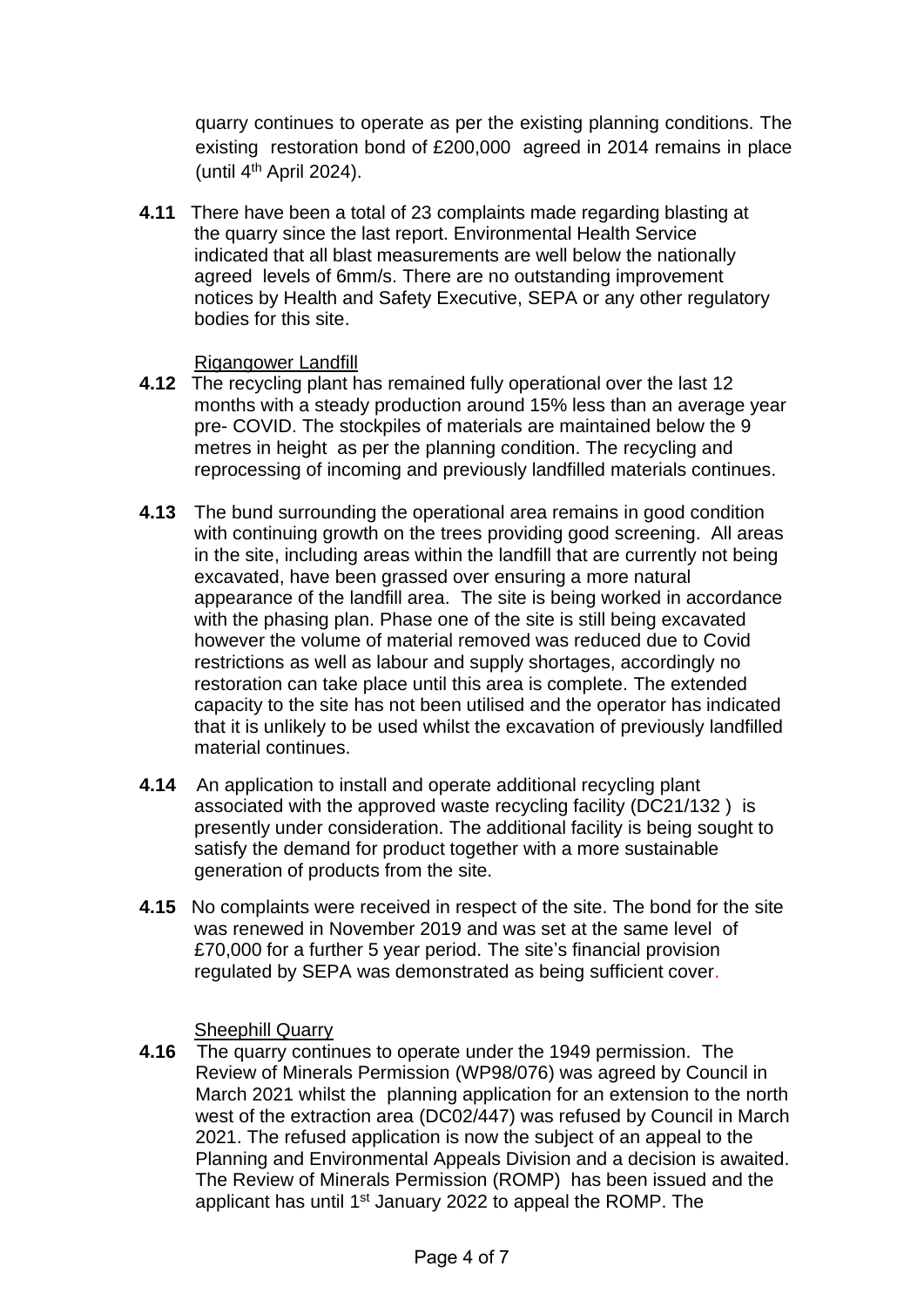conditions of the ROMP are only finally determined once an appeal has been determined or the right of appeal has expired.

- **4.17** The quarry has remained fully operational over the last 12 months with a steady production around 15 % less than pre Covid. The reduction is due to a number of factors, labour and supplier shortages along with managing Covid related issues on and off site. The site is currently being worked on both the east side at 135m level and west sides at 100m level. Initial works have commenced on the approved haul road following archaeological explorations. The operator indicates work on the road will be slow due to availability of plant and labour. It is anticipated that the road will be completed by the end of summer 2022.
- **4.18** Nine complaints were made regarding five blasting incidents, the recorded measurements indicate that all were below the permitted 6mm/as set out in PAN/50. One complaint was made regarding works being undertaken out with the consented area however following inspection this was not the case.
- **4.19** There is no bond for the wider quarry site. An application for Scheduled Monument Permission for the removal of Sheephill fort recently has been made to Historic Environment Scotland for a decision. The Council is currently preparing to make comments to this application.

## **5. People Implications**

- **5.1** Staff time will be required to take forward any issues which arise from the monitoring exercises across all sites. It is anticipated that this additional workload can be accommodated through existing staff resources.
- 5.2 Continued monitoring of the two quarries and landfill sites will be undertaken by the Planning Compliance Officer assisted by Planning Officers, on an annual basis. Site visits will also be undertaken if any issues/complaints arise.

## **6. Financial and Procurement Implications**

**6.1** Financial implications could arise in the future in the event of the failure of one of the site operators without a restoration bond, or if a bond was not sufficient to cover the required restoration of the site.

## **7. Risk Analysis**

**7.1** There are financial and reputational risks to the Council if the sites are not formally monitored or the bonds are not adequate to cover the full cost of implementing the agreed restoration proposals. There is a higher risk to the Council if no bonds are in place and the operator fails.